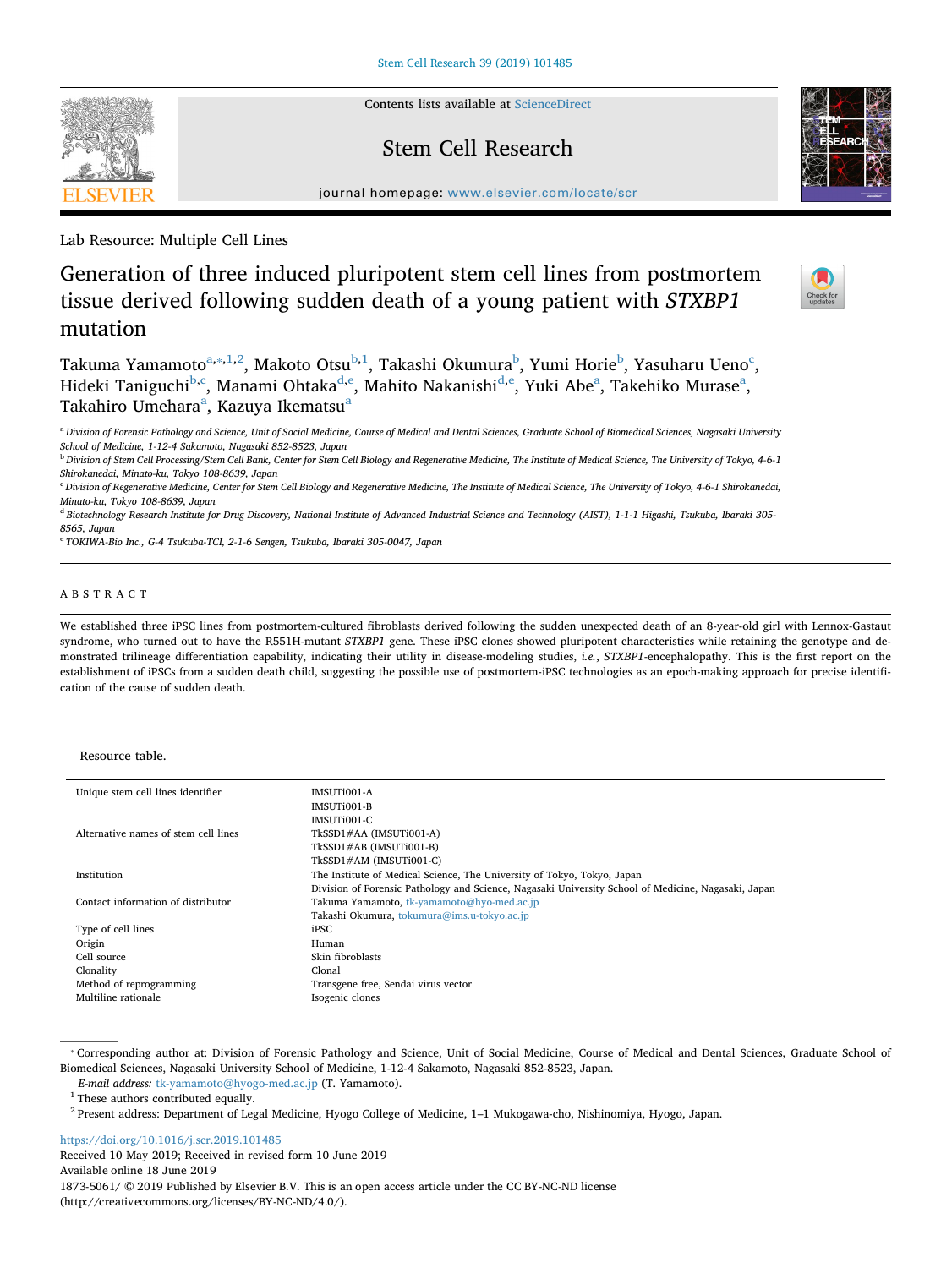Gene modification **Yes** Type of modification Congenital Associated disease *STXBP1* encephalopathy<br>Gene/locus *STXBP1/9034.11* (c.165 Method of modification  $$\rm{Not}\ ^{\rm{m}}$  Not applicable Name of transgene or resistance  $$\rm{Not}\ ^{\rm{m}}$ Name of transgene or resistance Not applicable<br>Inducible/constitutive system Not applicable Inducible/constitutive system Not applicable archived/stock date 2018/6/28 Date archived/stock date<br>Cell line repository/bank

Gene/locus *STXBP1*/9q34.11 (c.1652G > A) <https://hpscreg.eu/cell-line/IMSUTi001-A> <https://hpscreg.eu/cell-line/IMSUTi001-B> <https://hpscreg.eu/cell-line/IMSUTi001-C> Ethical approval Written informed consent obtained from the family Ethics Committee approval obtained by the Nagasaki University Graduate School of Medicine (15062620 and 150622325) and the Institute of Medical Science, University of Tokyo (#25-3-0701 and #30-8-A0522).

# **Resource utility**

*STXBP1* encephalopathy is a hereditary disorder causing various phenotypes of epilepsy, sometimes leading to sudden unexpected death in epilepsy. The established iPSC lines retain the heterozygous R551H-*STXBP1* genotype. Neuronal cells differentiated from them are expected to verify the connection between the genotype and the pathology in *STXBP1* encephalopathy.

#### **Resource details**

*STXBP1* encephalopathy is a hereditary disorder causing various phenotypes such as Lennox-Gastaut syndrome and Ohtahara syndrome, sometimes leading to sudden unexpected death in epilepsy (SUDEP) ([Stamberger et al., 2016\)](#page-4-0). The patient in this study is an 8-year-old girl, found dead suddenly and unexpectedly. At postmortem examination the R551H-*STXBP1* gene variant was detected as a heterozygous state (Supplementary Fig. 1). This cell line can offer a useful resource to investigate pathogenic mechanisms in *STXBP1* encephalopathy ([Table 1](#page-1-0)).

Postmortem cultured fibroblasts were reprogrammed by Sendai virus vector containing four Yamanaka factor genes. Written informed consent was obtained from the family. We succeeded in generating three clones  $(\#1, \#2, \text{ and } \#3)$  of induced pluripotent stem cells (iPSCs), each showing a typical pluripotent cell colony-like appearance ([Fig. 1A](#page-2-0)). STR analysis revealed that the original fibroblasts and iPSCs were genetically identical. All clones are confirmed to be mycoplasmafree (Supplementary Fig. 2). The iPSC clones expressed both TRA-1-60 and TRA-1-81 pluripotency-associated markers ([Fig. 1](#page-2-0)B). Flow cytometric analysis revealed expression of pluripotency-associated cell surface antigens SSEA4 [\(Fig. 1](#page-2-0)C). By quantitative gene expression analysis, all clones exhibited expression of the *OCT4* and *NANOG* pluripotent marker genes [\(Fig. 1D](#page-2-0)). Furthermore, all iPSC clones were shown to be capable of 3 germ layer differentiation, as shown in [Fig. 1E](#page-2-0). Karyotype analysis showed some abnormalities in clones  $#1$  and  $#3$ , but none in clone #2 ([Fig. 1](#page-2-0)F, [Table 2\)](#page-3-0). Most importantly, all iPSC clones retained the R511H-heterozygous *STXBP1* variant genotypes, as in the original fibroblasts and patient blood cells [\(Fig. 1G](#page-2-0)).

Here, we propose the possibility of new application with the use of iPSCs in a case of sudden unexpected death in childhood. The cause of SUDEP is yet uncovered, for diagnosis of these conditions or diseases requires analysis of living cells, but viable cells generally cannot be derived from postmortem samples obtained at autopsy because of

#### <span id="page-1-0"></span>**Table 1**

Summary of lines.

postmortem changes. Applying postmortem iPSC technology would enable recreation of lifetime conditions even in the postmortem period and discovery of inherited functional diseases ([Hjelm et al., 2011\)](#page-4-1). To the best of our knowledge, this represents the first "Revival autopsy" of utilizing iPSCs derived from a sudden death patient. As iPSCs derived postmortem retained the heterozygous R551H-*STXBP1* genotype, neuronal cells differentiated from them are expected to show cellular abnormalities, which should allow verification of the connection between the genotype and the pathology, helping the diagnosis of the cause of sudden death in this case.

#### **Materials and methods**

### *Fibroblast culture*

Dermis was cut at autopsy of an 8-year-old girl with Lennox-Gastaut syndrome and cultured as previously described ([Yamamoto et al.,](#page-4-2) [2012\)](#page-4-2).

#### *Extraction of genomic DNA*

Genomic DNA was isolated from blood leukocytes, which were also obtained at autopsy, and frozen fibroblasts using a QIAamp DNA Mini Kit (Qiagen).

#### *Next-generation sequencing*

A TruSight One sequencing panel was used and sequencing was performed on a MiSeq System, using Variant Studio version 2.2.3 software (all Illumina).

#### *Establishment of iPSCs and cell culture*

The iPSCs were established in a similar manner to that previously described ([Nishimura et al., 2017\)](#page-4-3). A newer version of the Sendai virus vector (developed by Mahito Nakanishi, unpublished) was used, that could deliver a single-stranded RNA genome containing four Yamanaka factor genes into somatic cells. Fibroblasts were infected with the Sendai virus vector, seeded on iMatrix-511 (Takara Bio)-coated 6-well plates in StemFit AK02N medium (REPROCELL), followed by expansion culture of picked-up colonies. All iPSC lines were maintained at 37°C, 5% CO2 on vitronectin (VTN-N, Gibco)-coated 6-well plates in Essential 8™ (E8) medium (Gibco) with daily media changes. For passaging, cells

| iPSC line names         | Abbreviation in figures | Gender | Age | Ethnicity | Genotype of locus | Disease               |
|-------------------------|-------------------------|--------|-----|-----------|-------------------|-----------------------|
| TkSSD1#AA (IMSUTi001-A) | $TkSSD1 - #1$           | Female |     | Asian     | CGC/CAC           | STXBP1 encephalopathy |
| TkSSD1#AB (IMSUTi001-B) | $TkSSD1 - #2$           | Female |     | Asian     | CGC/CAC           | STXBP1 encephalopathy |
| TkSSD1#AM (IMSUTi001-C) | $TkSSD1-#3$             | Female |     | Asian     | CGC/CAC           | STXBP1 encephalopathy |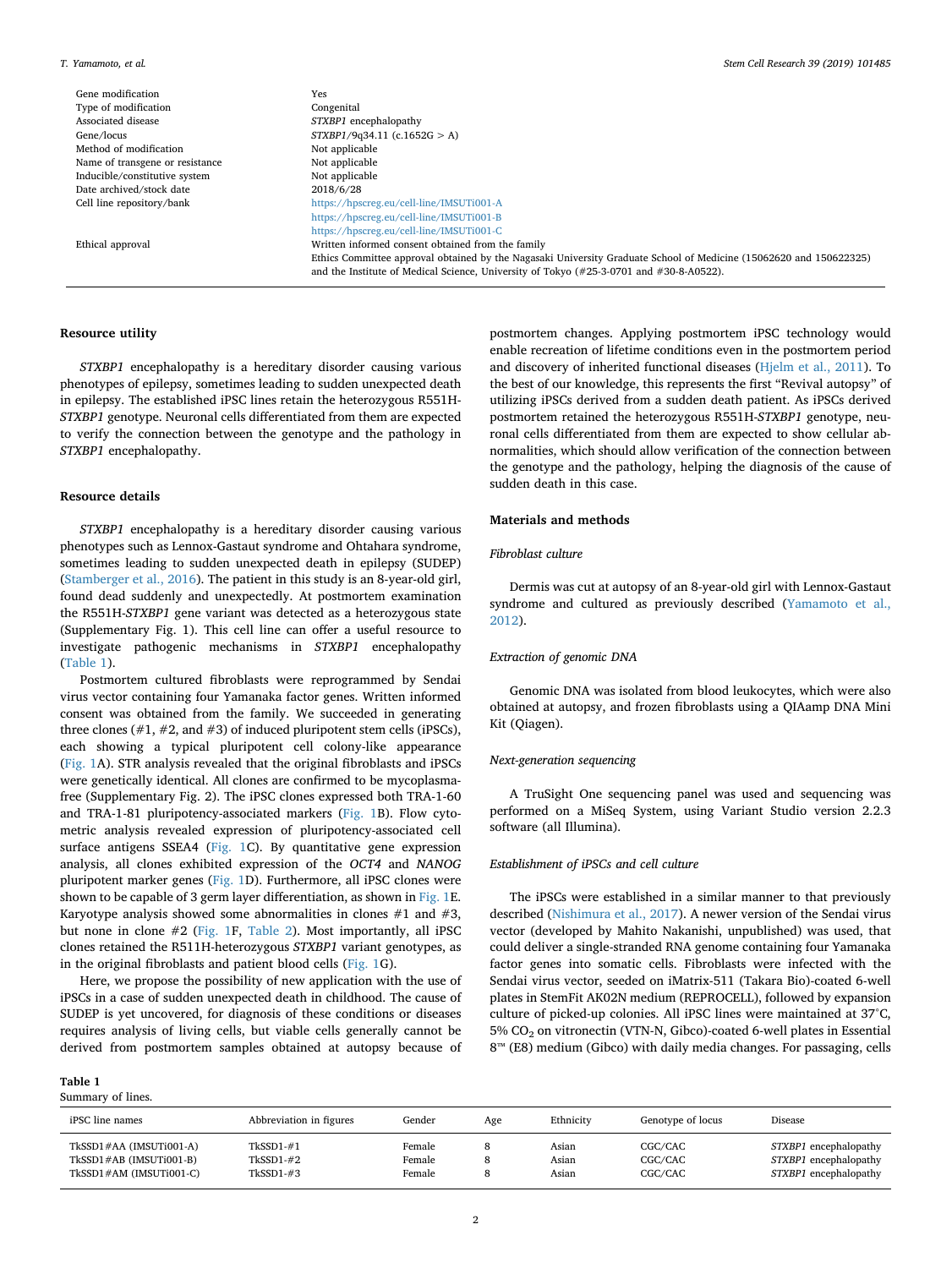<span id="page-2-0"></span>

Fig. 1. Characterization of three iPSC clones to confirm their utility in disease-modeling studies. (A) Phase contrast images of three iPSC clones (#1, #2, and #3) showing typical pluripotent cell colony-like appearance. Scale bars  $= 500 \mu m$ . (B) Immunofluorescence images of three iPSC clones demonstrating expression of the TRA-1-60 and TRA-1-81 pluripotency-associated markers (red). Hoechst staining of cell nuclei is shown in blue. Scale bars = 100 μm. (C) Flow cytometric analysis reveals expression of the SSEA4 pluripotency-associated antigen on cell surface of virtually 100% of iPSCs. (D) Quantitative gene expression analysis. All clones in an undifferentiated culture condition exhibit expression of the pluripotent marker genes, OCT4 and NANOG. (E) After cultivation under different conditions, selective upregulation patterns are evident for each marker gene in accordance with the corresponding culture condition (with differentiation for an ectodermal lineage, blue; an endodermal lineage, yellow; a mesodermal lineage, red) in all the iPSC clones. (F) Karyotype analysis shows some abnormalities in clones #1 (1 in 20 analytes) and #3 (all 20 analyses), but none in clone #2. Detailed information is in Table 1. (G) Sanger sequencing results showing that all iPSC clones retain the R511Hheterozygous STXBP1 variant genotype, as in the original fibroblasts and patient blood cells (Supplementary Figure 1).

(~50% confluent) were dissociated with 0.5 mM EDTA in PBS at 37°C, 5 min (Invitrogen) in PBS, and split to 1:3–1:5 every 3–4 days.

### *Mycoplasma detection*

All clones were confirmed to be mycoplasma-free, using the MycoAlert™ Mycoplasma Detection Kit and MycoAlert™ Assay Control Kit (Lonza). Images of iPSC colonies were captured with a Leica DMI3000B system (Leica).

#### *Immunofluorescence staining*

Live iPSC colonies in 48-well culture plates were first incubated with Hoechst 33342 (ThermoFisher Scientific) to counterstain the nuclei. One day later, iPSC colonies were then directly stained for 90 min at 37°C with the antibodies against TRA-1-60 or TRA-1-81 diluted in E8 medium [\(Table 3](#page-3-1)). After washing with PBS, fluorescence images were captured with an Eclipse Ti microscope system (Nikon). Images were edited using ImageJ (NIH) or GIMP2.10 (<https://www.gimp.org/>).

#### *Flow cytometry*

Cells harvested with Accutase (STEM CELL Technologies) were incubated for 10 min at 4°C with either anti-SSEA4 or isotype control antibody [\(Table 3\)](#page-3-1) diluted in PBS containing 1% fetal bovine serum (Nichirei Biosciences). Data were acquired using a fluorescence-activated cell sorting Aria II sorter (BD Biosciences) and analyzed using FlowJo X software (Tree Star).

#### *Trilineage differentiation*

To analyze the capability of iPSCs to differentiate into three germ layers, *in vitro* differentiation was performed using the STEMdiff™ Trilineage Differentiation Kit (STEM CELL Technologies) according to the instructions from the manufacturer. Marker genes analyzed were paired box 6 (*PAX6*), SRY-box 17 (*SOX17*), Foxhead box A2 (*FOXA2*), Tbox transcription factor T (or Brachyury) (*TBXT*), and neural cell adhesion molecule (*NCAM*).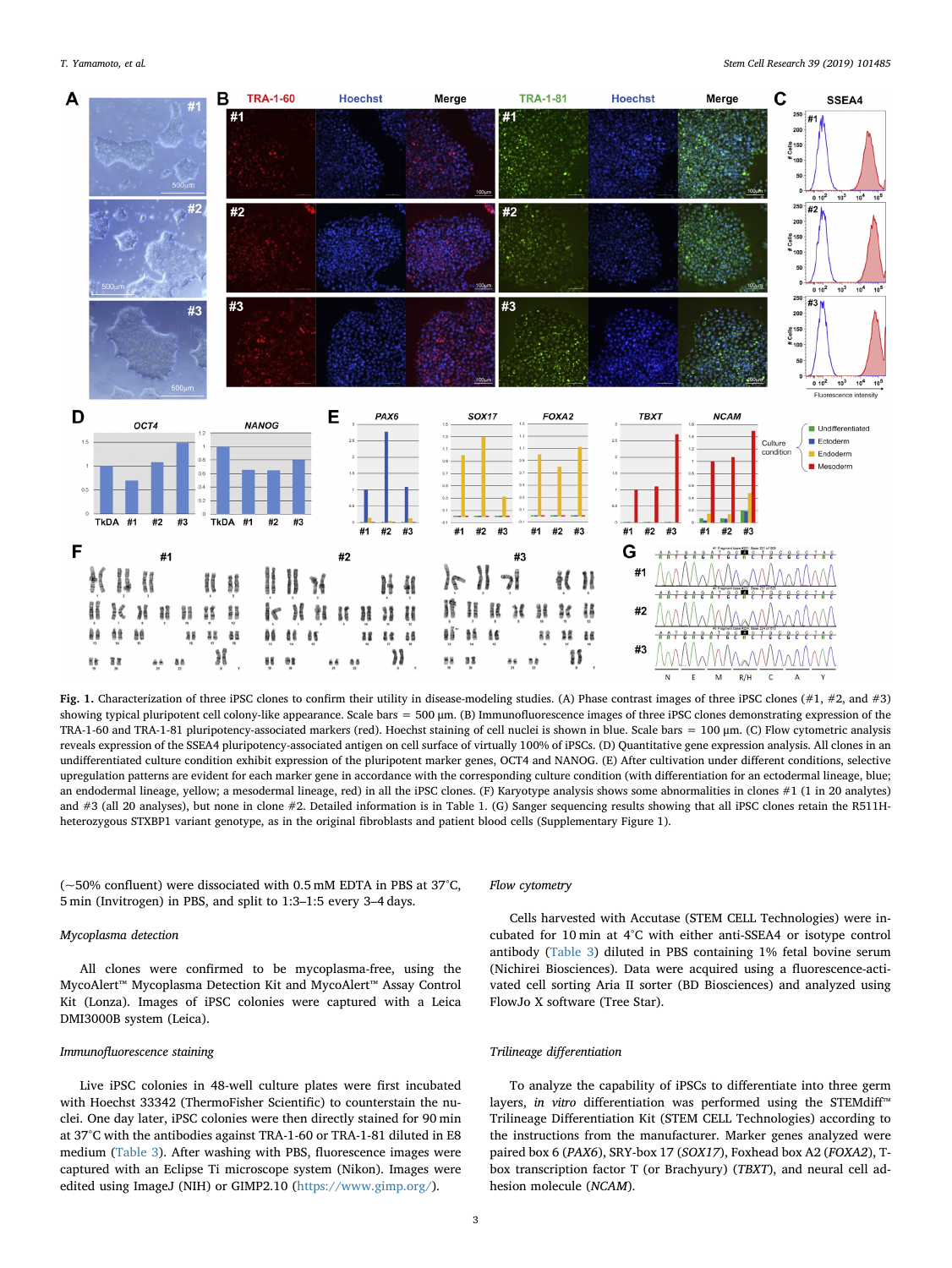#### <span id="page-3-0"></span>**Table 2**

Characterization and validation.

| Classification            | Test                                         | Result                                                                  | Data                       |
|---------------------------|----------------------------------------------|-------------------------------------------------------------------------|----------------------------|
| Morphology                | Photography                                  | Normal                                                                  | Fig. 1A                    |
| Phenotype                 | Qualitative analysis:<br>immunocytochemistry | Positive staining for pluripotency markers: TRA-1-60 and TRA-1-81       | Fig. $1B$                  |
|                           | Quantitative analysis: flow cytometry        | $\sim$ 100% cells showing high-level expression of SSEA4                | Fig. $1C$                  |
|                           | <b>Quantitative RT-qPCR</b>                  | Expression of pluripotency markers: OCT4 and NANOG                      | Fig. $1D$                  |
| Genotype                  | Karyotype (G-banding), resolution            | #1: 46,XX [19]; 46,XX, add(1)(p36.3), add(8)(q11.2) [1]                 | Fig. $1F$                  |
|                           | 300-500                                      | #2: 46, XY [20]                                                         |                            |
|                           |                                              | #3: 46,XY,add(13)(p11.2) [20]                                           |                            |
| Identity                  | Microsatellite PCR                           | N/A                                                                     | N/A                        |
|                           | STR analysis                                 | 10 loci tested, all matched                                             | Available with the authors |
| Mutation analysis         | Sanger sequencing                            | Heterozygous D551H-STXBP1 (c.1652G $> A$ )                              | Fig. 1G, Supplementary     |
|                           |                                              |                                                                         | Fig. 1                     |
|                           | Southern Blot OR WGS                         | N/A                                                                     | N/A                        |
| Microbiology and virology | Mycoplasma                                   | Negative by MycoAlert™ Mycoplasma detection kit                         | Supplementary Fig. 2       |
| Differentiation potential | Directed differentiation                     | Expression of lineage markers confirmed after directed differentiation: | Fig. 1E                    |
|                           |                                              | ectoderm (PAX6), mesoderm (TBXT, NCAM), and endoderm (SOX-17,           |                            |
|                           |                                              | FOXA2).                                                                 |                            |
| Donor screening           | $HIV$ 1 + 2, Hepatitis B, Hepatitis C        | Tested during autopsy and negative                                      | Available with the authors |
| Genotype additional info  | Blood group genotyping                       | N/A                                                                     | N/A                        |
|                           | HLA tissue typing                            | N/A                                                                     | N/A                        |

# *RT-qPCR*

Total RNA was isolated from iPSCs either before or after differentiation, using the RNeasy® Mini Kit (Qiagen). Complementary DNA (cDNA) was synthesized using the High-Capacity cDNA Reverse Transcription Kit (Applied Biosystems). To quantify the pluripotency markers octamer-binding transcription factor 4 (OCT4) and NANOG expression, multiplex TaqMan real-time PCR analysis was conducted using the Eagle Taq Master Mix with ROX (Roche). Universal probes #34 and #69 (Roche) were used for labeling the *OCT4* and *NANOG* products, respectively. The Human G6PD Assay (Roche) was used for

quantifying the reference gene. The relative expression of *OCT4* and *NANOG* was evaluated with reference to their expression levels in our standard hiPSC line TkDA3-4 (TkDA) previously established from a healthy donor ([Takayama et al., 2010](#page-4-4)). Quantification of differentiation markers was conducted using a real-time PCR SYBR Green method with the THUNDERBIRD® SYBR qPCR Mix (Toyobo). Expression of the genes was normalized to *G6PD*. All the real-time PCR analyses were performed using a CFX96 C1000™ thermal cycler (Bio-Rad). Relative expression was calculated by the ΔΔCt method with CFX™ Manager software (Bio-Rad). Primers used are listed in [Table 3](#page-3-1).

#### <span id="page-3-1"></span>**Table 3**

Reagents details.

**Antibodies used for immunocytochemistry/flow-cytometry**

|                                                                                                  | Antibody                                                                                                                                                               | Dilution                | Company Cat $#$ and RRID                                                                                                              |
|--------------------------------------------------------------------------------------------------|------------------------------------------------------------------------------------------------------------------------------------------------------------------------|-------------------------|---------------------------------------------------------------------------------------------------------------------------------------|
| Pluripotency marker (flow cytometry)<br>Isotype control (flow cytometry)<br>Pluripotency markers | Mouse anti-SSEA4, APC-conjugated<br>Mouse IgG3, kappa, Alexa Fluor 647-conjugated<br>Mouse anti-TRA-1-60, NL(NorthernLights <sup>TM</sup> )557-conjugated<br>(MAB4770) | 1:200<br>1:2000<br>1:50 | Biolegend cat. # 330418, RRID:AB_2616819<br>Biolegend cat. #401321, RRID:AB 10683445<br>R&D Systems cat. # NLLC4770R, RRID:AB 2773722 |
|                                                                                                  | Mouse anti-TRA-1-81, NL(NorthernLights <sup>TM</sup> )493-conjugated<br>(MAB8495)                                                                                      | 1:50                    | R&D Systems cat. # NLLC16581G, RRID:AB 2773721                                                                                        |

**Primers**

|                                | <b>Target</b>        | Forward/Reverse primer (5'-3')                                   |
|--------------------------------|----------------------|------------------------------------------------------------------|
| Pluripotency markers (qRT-PCR) | OCT4                 | TGCAGAAAGAACTCGAGCAA /                                           |
|                                |                      | AGATGGTCGTTTGGCTGAAT                                             |
|                                | <b>NANOG</b>         | ATGCCTCACACGGAGACTGT /                                           |
|                                |                      | CAGGGCTGTCCTGAATAAGC                                             |
| House-keeping gene (qRT-PCR)   | G6PD                 | Primers from the Universal ProbeLibrary Human G6PD Assay (Roche) |
| Trilineage markers (qRT-PCR)   | PAX6                 | GTCCATCTTTGCTTGGGAAA /                                           |
|                                |                      | TAGCCAGGTTGCGAAGAACT                                             |
|                                | <b>TBXT</b>          | AATTGGTCCAGCCTTGGAAT /                                           |
|                                |                      | <b>CGTTGCTCACAGACCACA</b>                                        |
|                                | <b>NCAM</b>          | ATGGAAACTCTATTAAAGTGAACCTG /                                     |
|                                |                      | <b>TAGACCTCATACTCAGCATTCCAGT</b>                                 |
|                                | SOX17                | CAGCAGAATCCAGACCTGCA /                                           |
|                                |                      | GTCAGCGCCTTCCACGACT                                              |
|                                | FOXA2                | GGAGCGGTGAAGATGGAA /                                             |
|                                |                      | TACGTGTTCATGCCGTTCAT                                             |
| Targeted mutation sequencing   | $STXBP1$ c.1652G > A | GAACCAATCCACTTGAAAAT /                                           |
|                                | (691 bp)             | CAAGGCTGTGAATGAGTATG                                             |